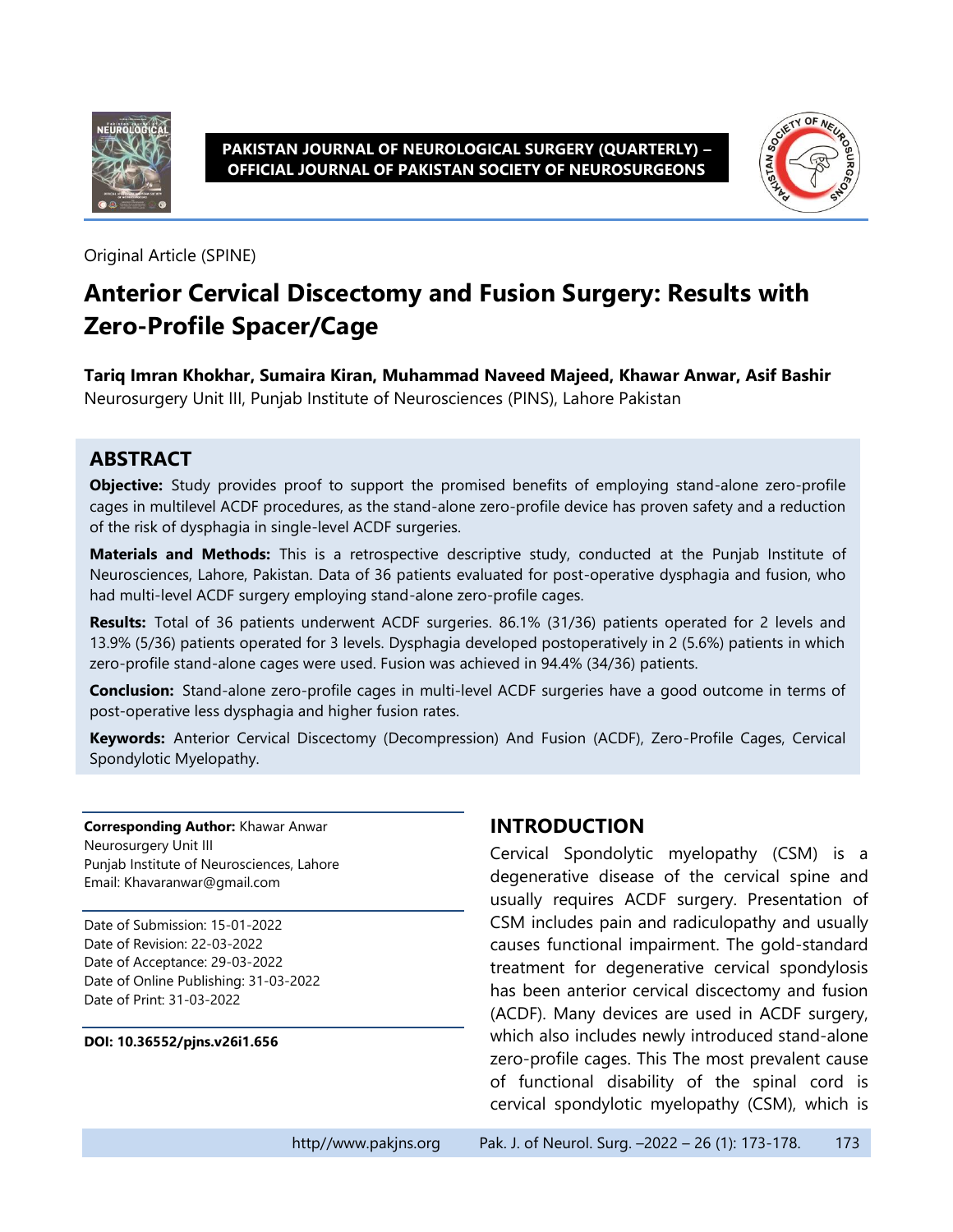characterized by disc herniation, enlarged osteophyte, and hypertrophied or ossified ligaments.<sup>1</sup> In a cohort from eastern Asia, the rate of CSM-related hospitalization was 4.04 per 100,000 people per year.<sup>2</sup> After conservative medicinal treatment fails, symptomatic patients usually require surgical intervention. Anterior cervical decompression and fusion (ACDF) have been the gold-standard procedure for degenerative cervical spondylosis since the 1950s. $3$  After cervical discectomy, the fusion component of the treatment comes. Many choices for repair of the discectomy defect are available, including autologous bone graft, autologous iliac graft, dynamic cages, cages (PEEK or titanium) with and without plate, and an artificial disc. The intervertebral cages (particularly PEEK) with a cervical plate are now one of the most regularly employed techniques.<sup>4,5</sup> Cages with anterior plating have several advantages in ACDF procedures, including increased fusion rate, spine stability, the sagittal balance of the cervical spine, decreased graft/cage sinking, and retropulsion. However, many patients get dysphagia as a result of anterior plating, particularly those who have had many procedures.<sup>6</sup> As a result of these difficulties, zeroprofile implants have recently been created to reduce the risks of anterior cervical plating with keeping the advantages of fast and solid fixation.<sup>7,8</sup> Though that stand-alone zero-profile device has shown safety and a decreased rate of dysphagia in single-level ACDF surgeries<sup>.9-15</sup>, level-one evidence to substantiate all anticipated benefit in multilevel surgeries is lacking. In two or more level ACDF surgeries, the clinical and radiological effects of a zero-profile stand-alone cage were investigated. We expected the zeroprofile stand-alone spacer/cage to lead to a lower risk of dysphagia and a high fusion rate in longterm follow-up.

### **PATIENT AND METHODS**

## **Study Design and Setting:**

It is a retrospective descriptive study conducted at the Punjab Institute of Neurosciences, Lahore, Pakistan. Data of 36 patients, operated for ACDF surgeries with zero-profile spacer/cage between the period January 2018 to December 2020, was collected.

### **Inclusion Criteria**

This study included all male and female patients aged 18 to 70 yrs who underwent ACDF surgeries with zero-profile spacer/cage.

### **Exclusion Criteria**

The study excluded all those patients unfit for surgery.

## **Data Analysis**

JASP V 0.14.1.0 was used for statistical analysis. The frequencies and percentages were used to present the data. P-value < 0.001 consider significant. Binomial t-test applied.

## **RESULTS**

## **Demographic Data**

In a total of 36 patients, there were 28 (78%) males and 8 (22%) women in our study, with ages ranging from 18 to 70 yrs. (mean age, 44yrs) **Table 1.**

| <b>Table 1:</b> Demographic Data ( $N = 36$ ). |         |          |  |  |  |
|------------------------------------------------|---------|----------|--|--|--|
| <b>Demographics</b>                            | n(%)    |          |  |  |  |
| Gender                                         | Male    | 28 (78%) |  |  |  |
|                                                | Female  | 8(8%)    |  |  |  |
|                                                | Mean    | 44       |  |  |  |
| Age (Years)                                    | Minimum | 18       |  |  |  |
|                                                | Maximum | 70       |  |  |  |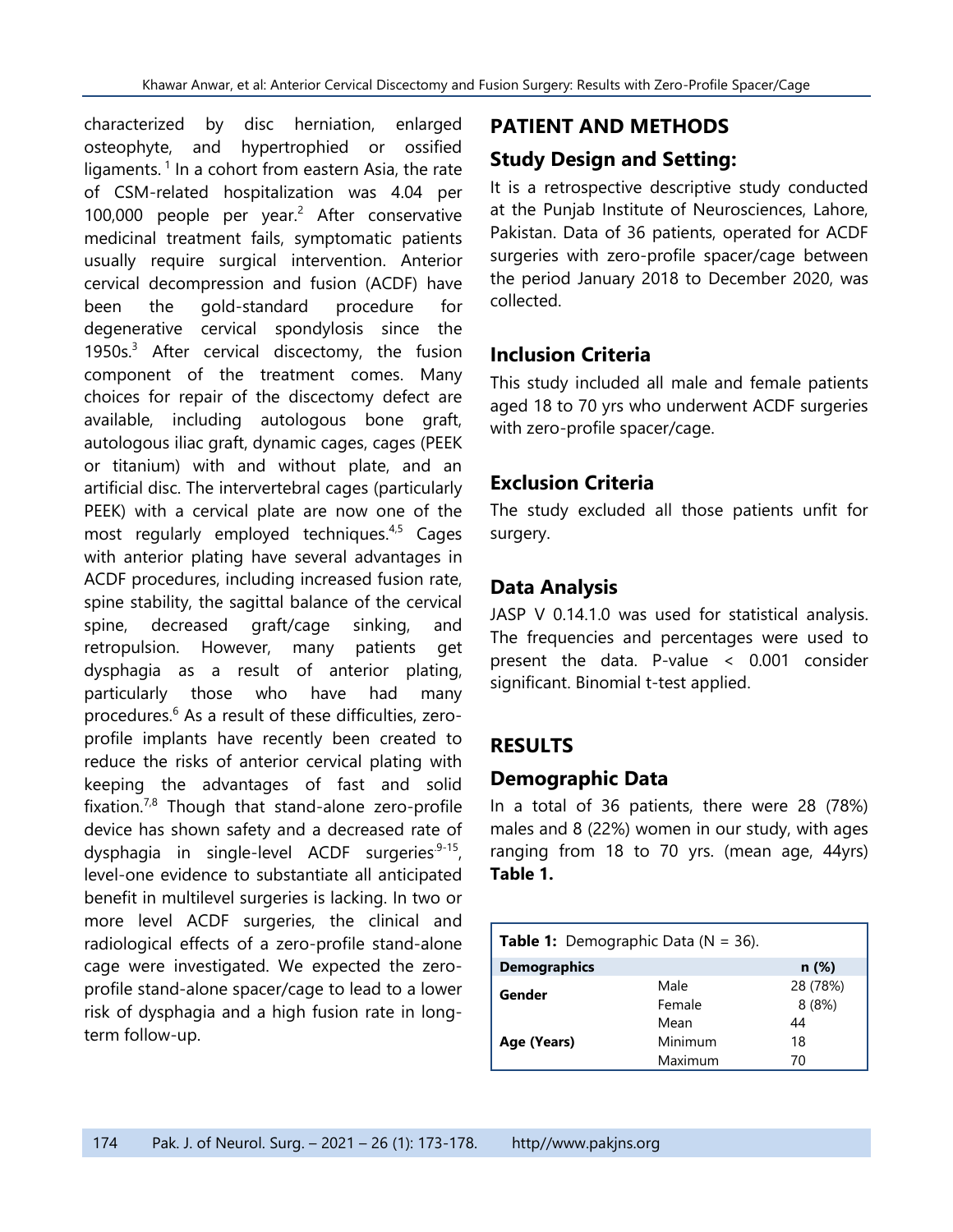## **Levels Operated, Fusion and Dysphagia**

A total of 36 patients, underwent ACDF surgeries with stand-alone zero-profile spacer/cages. mean age was 44yrs, and male: female 7:2. 86.1% (31/36) patients operated for 2 levels and 13.9% (5/36) patients operated for 3 levels. Dysphagia developed postoperatively in 2 (5.6%) patients in which zero-profile standalone cages were used. There is a study that showed the development of dysphagia in 12% of patients postoperatively.<sup>4</sup> Fusion rate was also high among the study group. Fusion was achieved in 94.4% (34/36) of patients **(Table 2).**There existed a significant difference (P-value < 0.001) between levels (2/3), fusions (no/ yes) and dysphagia (no/yes).

Frequencies and percentages For Fusion and Dysphagia are also noted in

**(Table 3)**. P-value < 0.001 considered significant.

| <b>Table 2:</b> Analysis of Levels Operated, Fusion, and Dysphagia<br>$(n = 36)$ . |       |               |       |                   |                |  |
|------------------------------------------------------------------------------------|-------|---------------|-------|-------------------|----------------|--|
| <b>Variable</b>                                                                    | Level | <b>Counts</b> | Total | <b>Proportion</b> | <b>P-Value</b> |  |
| <b>Levels</b>                                                                      | 2     | 31            | 36    | 0.861             | $< .001*$      |  |
|                                                                                    | 3     | 5             | 36    | 0.139             |                |  |
| <b>Fusions</b>                                                                     | No    | $\mathcal{P}$ | 36    | 0.056             | $~<$ .001*     |  |
|                                                                                    | Yes   | 34            | 36    | 0.944             |                |  |
|                                                                                    | No    | 34            | 36    | 0.944             | $~<$ .001*     |  |
| <b>Dysphagia</b>                                                                   | Yes   |               | 36    | 0.056             |                |  |

\*significant result

| <b>Table 3:</b> Frequencies and percentages for Fusion and<br>Dysphagia. |                  |                  |         |  |  |
|--------------------------------------------------------------------------|------------------|------------------|---------|--|--|
| <b>Fusion</b>                                                            | <b>Dysphagia</b> | <b>Frequency</b> | Percent |  |  |
| No                                                                       | No               | 2                | 100.000 |  |  |
|                                                                          | Yes              | 0                | 0.000   |  |  |
|                                                                          | Missing          | 0                | 0.000   |  |  |
|                                                                          | Total            | $\mathcal{P}$    | 100.000 |  |  |
| Yes                                                                      | No               | 32               | 94.118  |  |  |
|                                                                          | Yes              | $\mathcal{P}$    | 5.882   |  |  |
|                                                                          | Missing          |                  | 0.000   |  |  |



 $(a)$  (b)

**Figure 1:** Preoperative Sagittal view of the cervical spine (a) CT cervical spine (b) T2 weighted MRI of the cervical spine. (scans included with the patient's consent)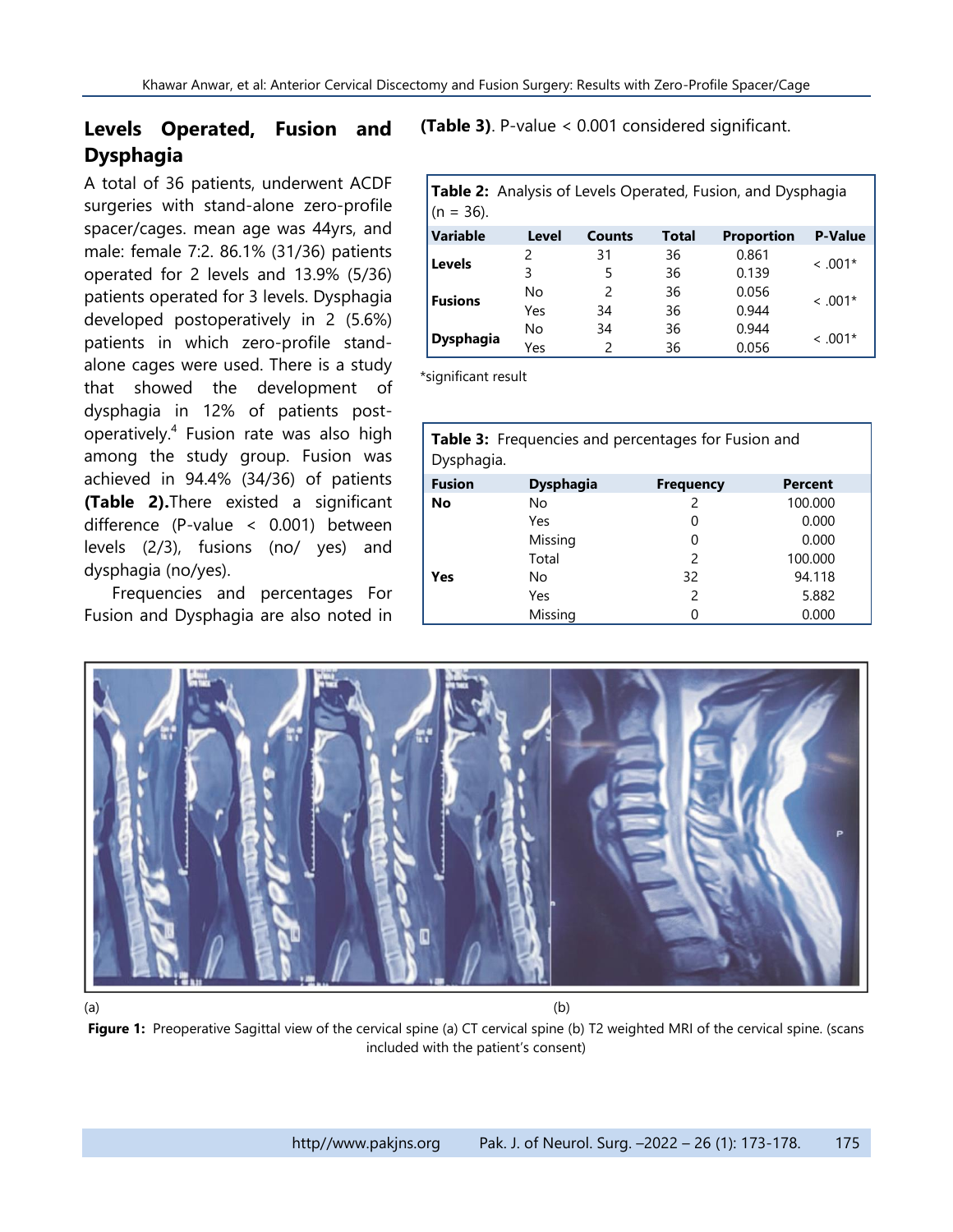

**Figure 2:** Postoperative x-rays, (a) lateral view (b) AP-view. (scans included with the patient's consent)

#### **DISCUSSION**

Cervical Spondolytic myelopathy (CSM) is a degenerative disease of the cervical spine and usually requires ACDF surgery. Presentation of CSM includes pain, and radiculopathy and usually causes functional impairment.<sup>2,3</sup> In ACDF surgery, when a cervical disc is removed there is a need for some devicethat can be placed between the cervical vertebrae to gain the aim of surgery which is pain reduction, reversal of curvature, and alignment of the cervical spine along with fusion.<sup>13-18</sup> Different types of cages/spacers are used in ACDF surgery to achieve the goal of surgery. We have evaluated the retrospective data of 36 patients who operated for ACDF surgery and the zero-profile stand-alone cage/spacer used in these cases. 86.1% (31/36) patients operated for 2 levels and 13.9% (5/36) patients operated for 3 levels. Dysphagia developed postoperatively in 2 (5.6%) patients in which zeroprofile stand-alone cages were used. There is a

study that showed the development of dysphagia in 12% of patients post-operatively.<sup>4</sup> Fusion rate was also high among the study group. Fusion was achieved in 94.4% (34/36) patients. Stand-alone zero-profile cages are now newly introduced devices used in ACDF surgeries, their application in multi-level ACDF surgeries has not been established yet. This study has proven that these devices have many acceptable results in multilevel ACDF surgeries in terms of post-operative dysphagia and fusion.

### **CONCLUSION**

Stand-alone zero-profile cages in multi-level ACDF surgeries have a good outcome in terms of post-operative less dysphagia and higher fusion rates.

#### **REFERENCES**

1. Bartolomei JC, Theodore N, Sonntag VK. Adjacent level degeneration after anterior cervical fusion: a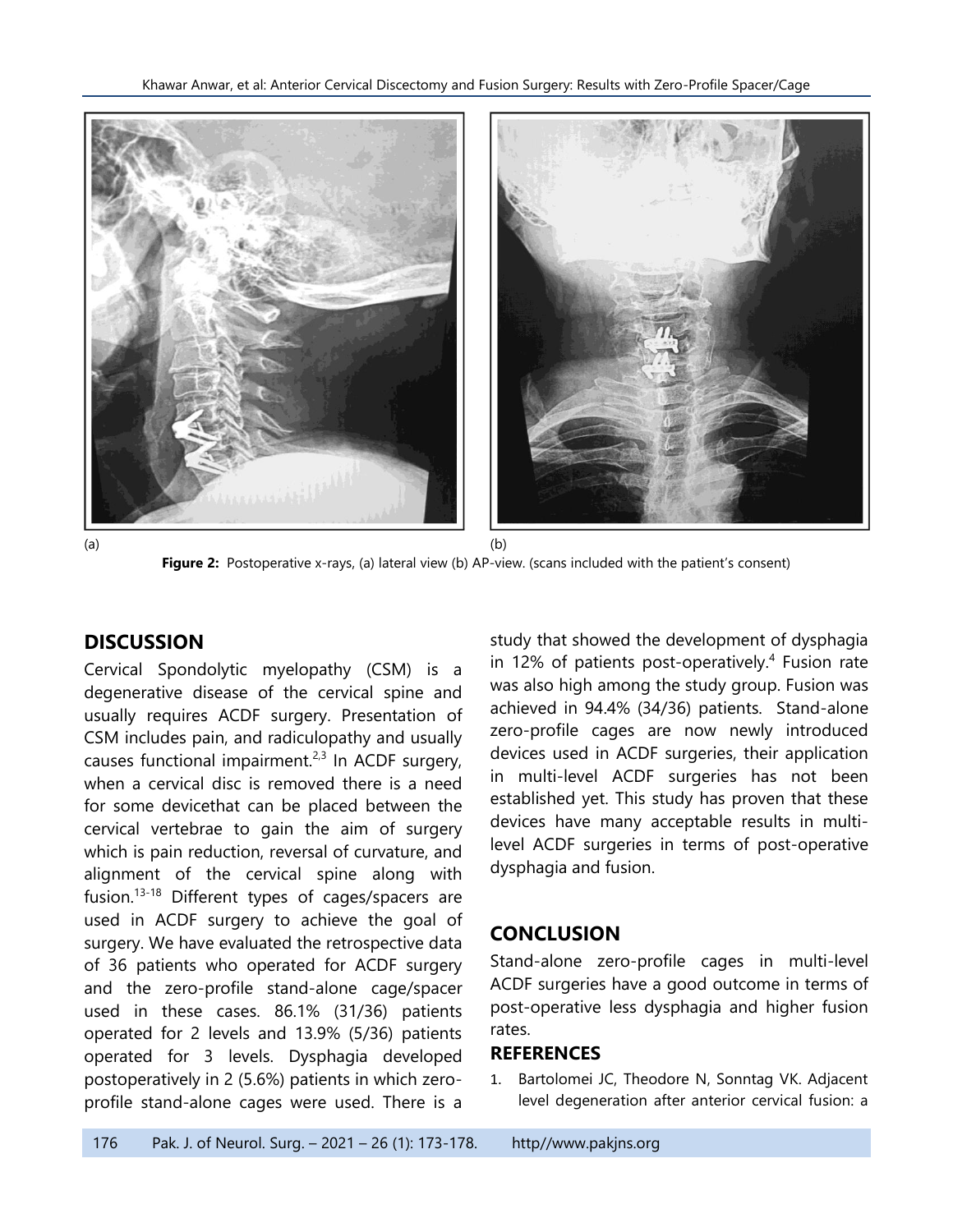clinical review. Neurosurgery Clinics, 2005; 16 (4): 575-87.

- 2. Bazaz R, Lee MJ, Yoo JU. Incidence of dysphagia after anterior cervical spine surgery: a prospective study. Spine, 2002; 27 (22): 2453-8.
- 3. Chen Y, Chen H, Cao P, Yuan W. Anterior cervical interbody fusion with the Zero-P spacer: mid-term results of two-level fusion. European Spine Journal, 2015; 24 (8): 1666-72.
- 4. Chen Y, Liu Y, Chen H, Cao P, Yuan W. Comparison of curvature between the zero-P spacer and traditional cage and plate after 3-level anterior cervical discectomy and fusion. Clinical Spine Surgery, 2017; 30 (8): E1111-6.
- 5. Clavenna AL, Beutler WJ, Gudipally M, Moldavsky M, Khalil S. The biomechanical stability of a novel spacer with integrated plate in contiguous twolevel and three-level ACDF models: an in vitro cadaveric study. The Spine Journal, 2012; 12 (2): 157-63.
- 6. Fehlings MG, Wilson JR, Kopjar B, Yoon ST, Arnold PM, Massicotte EM, Vaccaro AR, Brodke DS, Shaffrey CI, Smith JS, Woodard EJ. Efficacy and safety of surgical decompression in patients with cervical spondylotic myelopathy: results of the AOSpine North America prospective multi-center study. JBJS. 2013; 95 (18): 1651-8.
- 7. Kaiser MG, Haid Jr RW, Subach BR, Barnes B, Rodts Jr GE. Anterior cervical plating enhances arthrodesis after discectomy and fusion with cortical allograft. Neurosurgery, 2002; 50 (2): 229- 38.
- 8. Kasimatis GB, Panagiotopoulos E, Gliatis J, Tyllianakis M, Zouboulis P, Lambiris E. Complications of anterior surgery in cervical spine trauma: an overview. Clinical Neurology and Neurosurgery, 2009; 111 (1): 18-27.
- 9. Lee YS, Kim YB, Park SW. Does a zero-profile anchored cage offer additional stabilization as anterior cervical plate? Spine, 2015 5; 40 (10): E563-70.
- 10. Park JB, Cho YS, Riew KD. Development of adjacent-level ossification in patients with an

anterior cervical plate. JBJS. 2005; 87 (3): 558-63.

- 11. Pereira EA, Chari A, Hempenstall J, Leach JC, Chandran H, Cadoux-Hudson TA. Anterior cervical discectomy plus intervertebral polyetheretherketone cage fusion over three and four levels without plating is safe and effective long-term. Journal of Clinical Neuroscience, 2013; 20 (9): 1250-5.
- 12. Pitzen TR, Chrobok J, Štulik J, Ruffing S, Drumm J, Sova L, Kucera R, Vyskocil T, Steudel WI. Implant complications, fusion, loss of lordosis, and outcome after anterior cervical plating with dynamic or rigid plates: two-year results of a multi-centric, randomized, controlled study. Spine, 2009; 34 (7): 641-6.
- 13. Qi M, Chen H, Liu Y, Zhang Y, Liang L, Yuan W. The use of a zero-profile device compared with an anterior plate and cage in the treatment of patients with symptomatic cervical spondylosis: a preliminary clinical investigation. The Bone & Joint Journal, 2013; 95 (4): 543-7.
- 14. Cloward RB. Cervical diskography: Technique, indications, and use in diagnosis of ruptured cervical disks. Am J Roentgenol Radium Ther Nuclear Med. 1958; 79: 563-74.
- 15. Sahjpaul RL. Esophageal perforation from anterior cervical screw migration. Surgical Neurology, 2007; 68 (2): 205-9.
- 16. Scholz M, Schleicher P, Pabst S, Kandziora F. A zero-profile anchored spacer in multilevel cervical anterior interbody fusion: biomechanical comparison to established fixation techniques. Spine, 2015; 40 (7): E375-80.
- 17. Shousha M, Ezzati A, Boehm H. Four-level anterior cervical discectomies and cage-augmented fusion with and without fixation. European Spine Journal, 2012; 21 (12): 2512-9.
- 18. Wu JC, Ko CC, Yen YS, Huang WC, Chen YC, Liu L, Tu TH, Lo SS, Cheng H. Epidemiology of cervical spondylotic myelopathy and its risk of causing spinal cord injury: a national cohort study. Neurosurgical Focus, 2013; 35 (1): E10.